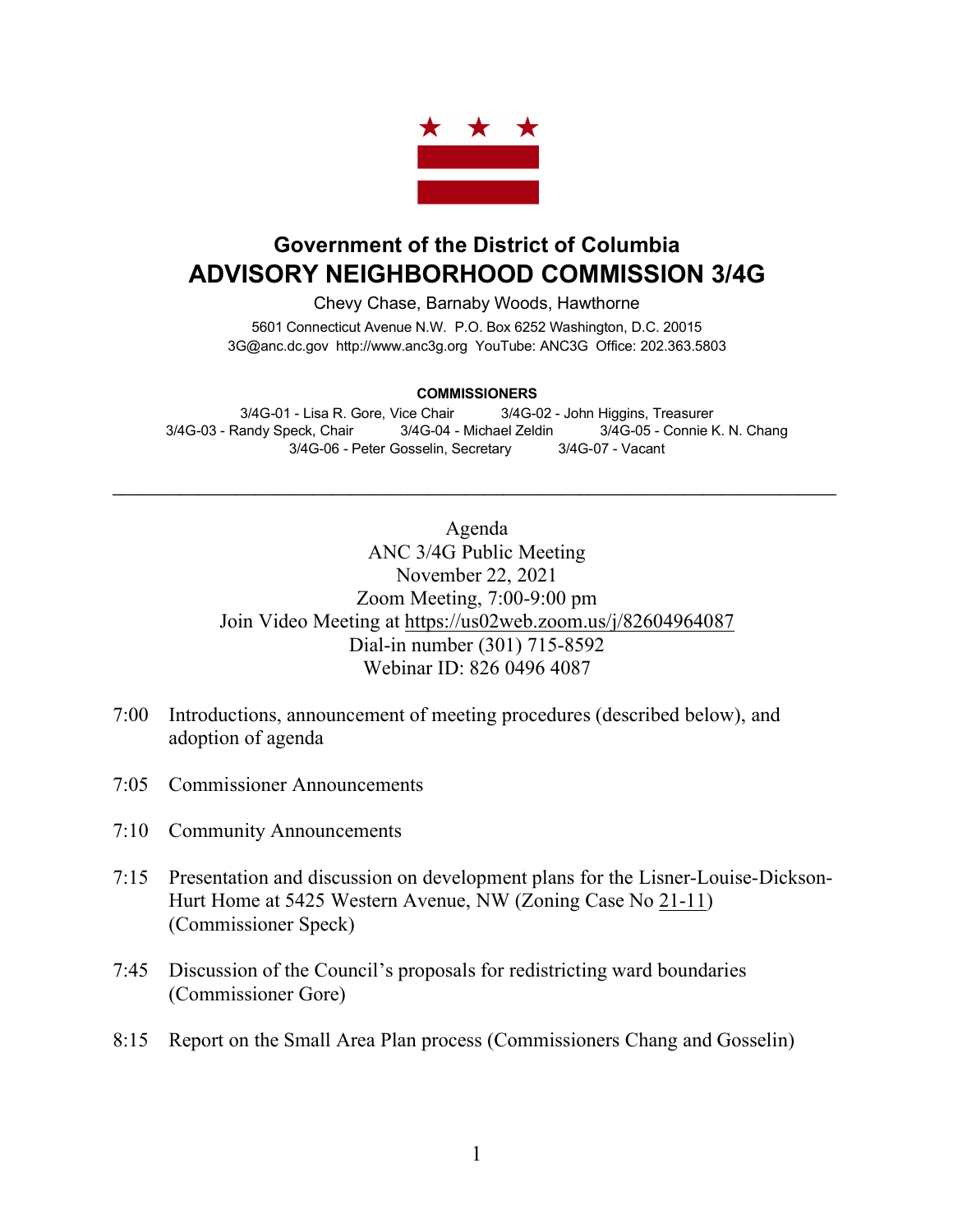- 8:30 Report on the Racial and Social Equity Standing Committee (Commissioners Gore and Speck)
- 8:45 Report on strategy for the Community Center/Library/Affordable Housing campus capital budget for FY 2023 (Commissioner Speck)
- 8:55 Commission Business:
	- 1. Minutes: November 8, 2021
	- 2. Checks:
	- 3. Possible items for December 13, 2021 meeting: report on Small Area Plan process; report on the Racial and Social Equity Standing Committee; report on the Community Center/Library/Affordable Housing campus capital budget for FY 2023; discussion of Maret's BZA application (Case No. ) to build sports fields at the Episcopal Children's Center;

If you are not able to attend the ANC's public meeting, you may submit your written comments to  $3G@anc.dc.gov$ . Videos of the ANC's meetings are available on YouTube channel ANC3G.

**Virtual Meeting Procedures**: The ANC's meetings are run with a few norms in mind, and we expect everyone to abide by these norms. They promote a civil and respectful discourse.

- 1. Residents are encouraged to send any questions or comments to the Chair at  $3G03@$ anc.dc.gov in advance of the meeting so that they can be addressed during the meeting.
- 2. Except when they are recognized to speak, all attendees to the virtual meeting should mute their devices to avoid disruptions from background noises.
- 3. Meetings will follow the agenda and the times listed there, with any modifications determined by the Chair.
- 4. After a presenter completes his or her statement, Commissioners ask questions, and then residents have an opportunity to ask their questions or make comments.
- 5. During meetings, residents should use the chat function to ask questions or to request to make a comment; they will then be recognized by the Chair.
- 6. Speakers must limit any statements or questions to the time allotted. The Commission also accepts emailed and written comments or questions.
- 7. Every resident will have an opportunity to be heard once on an issue before any resident is heard twice.